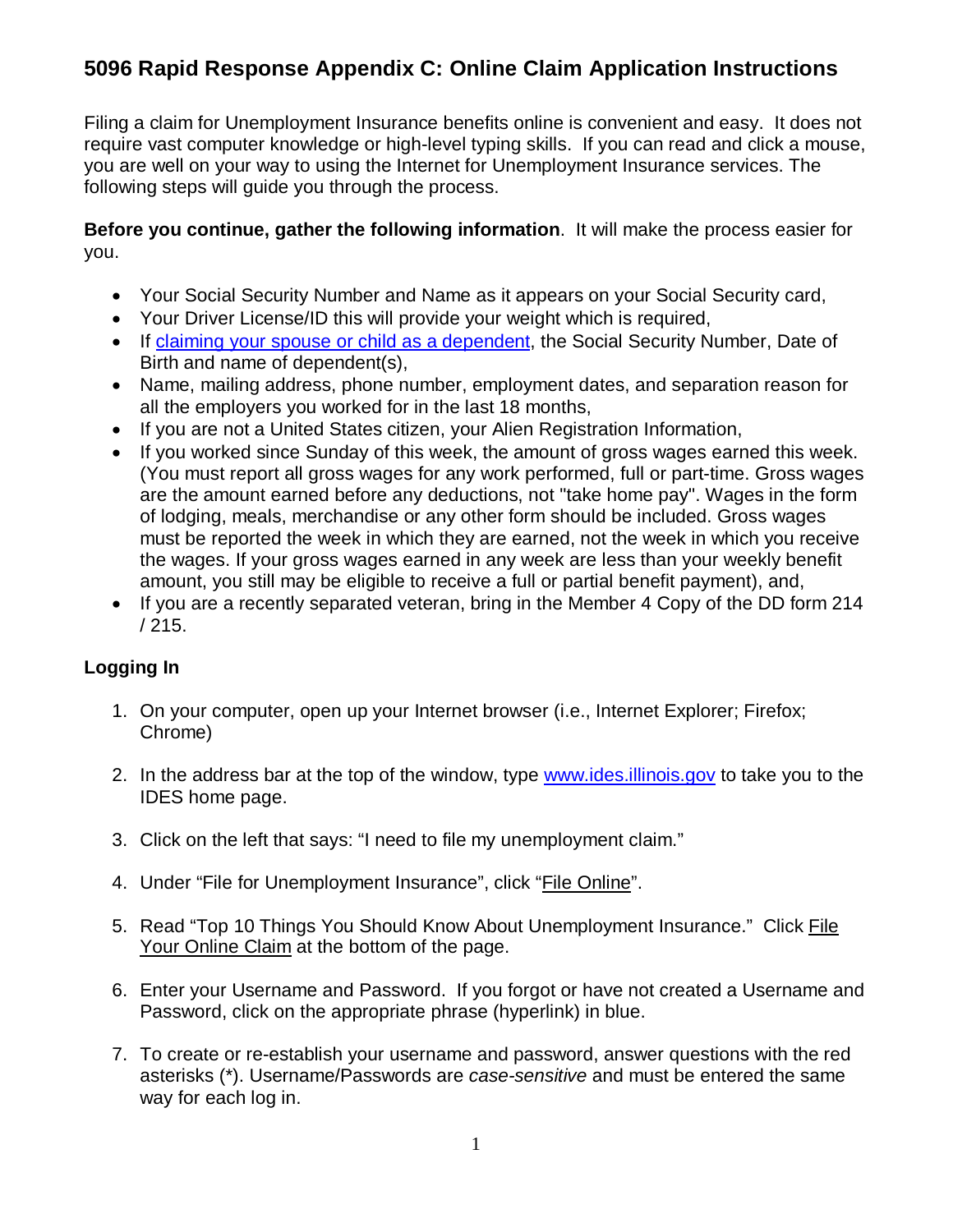- 8. Once you have established your username and password, please be careful that no one has access to the information other than you. You are responsible for monies received even if someone else receives your benefits by using your information. *Protect yourself from fraud and identity theft.*
- 9. Enter your Username and Password on the login screen. Click Continue.
- 10.The screen lists all on-line options available to you. To file a claim, click on File My Unemployment Claim.

### **Next Steps**

### Electronic Correspondence Option

This screen is asking you if you would like your tax information provided in January by email or regular mail. Select the appropriate answer. If you choose to receive it electronically, please enter an email address. Enter it a second time to confirm.

#### Welcome Page

A variety of information is available to you on the Welcome page. If you click on any of the blue phrases (hyperlinks) the system will take you to a different page where you will find that information. You may have to log back into "File My Claim" to continue. Click Continue.

#### Can I File Online

Answer all questions with the red asterisks (\*) and click on "File for UI Benefits Online".

#### Filing Your Claim

**Please read the certification statement**. Click on the box at the top left of the paragraph. Continue.

Be sure to answer all questions with the red asterisk (\*) as you continue. You will receive an error message if any information is missed. Other questions, such as a secondary phone number, although not required, may assist us in contacting you if necessary.

#### Confirm Address Information

The next step is asking you to verify your address. If the address in the first box is correct, click on the circle, then scroll to the bottom and hit continue. If it is not correct, click the button by "Street Address" and continue.

#### My Personal Information

Answer all questions with red asterisk (\*) and continue at the bottom of the page. Please note that the email address has a red asterisk (\*), but is not actually a required field.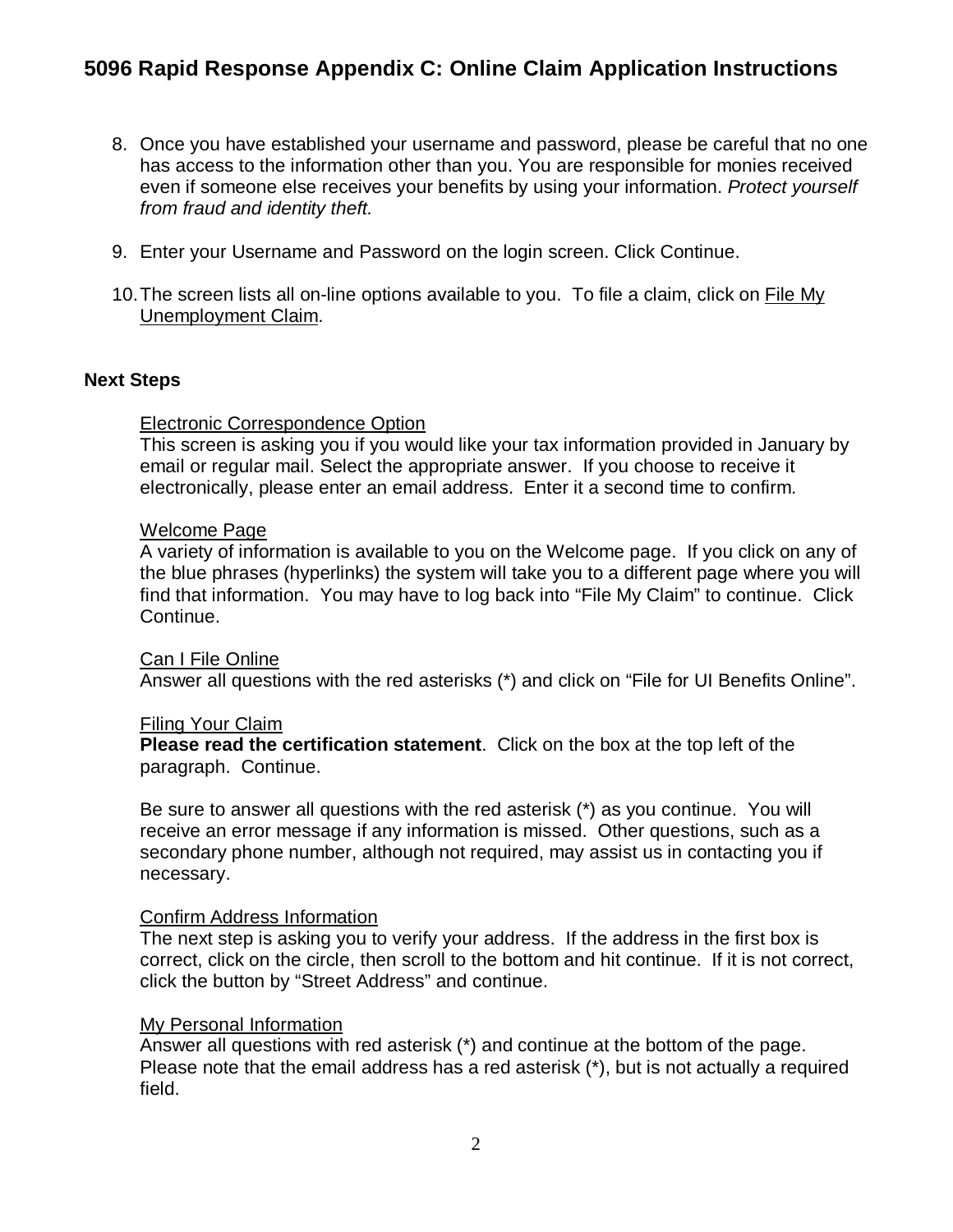## **Dependents**

If you answer yes to claiming a dependent on the My Personal Information screen, the next several screens will relate to dependents. The first is children under 18, the second is children over 18 with a disability and the third is for a non-working spouse. Answer the questions on the screen that reflects the dependent you wish to claim. Answer no to the first question on the other pages.

## My Employment

This screen will display employers that you may have worked for in the last 18 months. If you worked for the employers shown, select the **Yes** button; if not, select the **No**  button. Do this for each employer listed.

Select the last employer that you have worked for. If your last employer is not listed, choose "My employer not listed". Continue.

### My Employer Information

Answer question with the red asterisk (\*). Continue.

### My Employment History

If you have filed within the last 12 months, you will be asked if you have worked since mm/dd/yyyy, If you have worked since the date provided, even if it is for the same employer, then make sure that you enter **Yes**. You will then be asked to enter the information for the past period of employment. You can also select "Add Another Period of Employment" to the right of the last employer and then enter the dates.

Delete Add Another Period of Employment Update

Continue.

## **Failure to put in the last period of work will cause the claim to post incorrectly and you will not be able to certify**. **This is where most errors occur.**

My Occupation

Answer questions with the red asterisks (\*). If you answer anything other than "other" on question #1 you will not answer question #3. Continue.

My Veteran Information

Answer questions with red asterisks (\*). Continue.

## My Income and Training Information

Answer questions with red asterisks (\*). Continue. \*\*Wages in Lieu of Notice are wages that you will be paid for days that you are not working because you were not